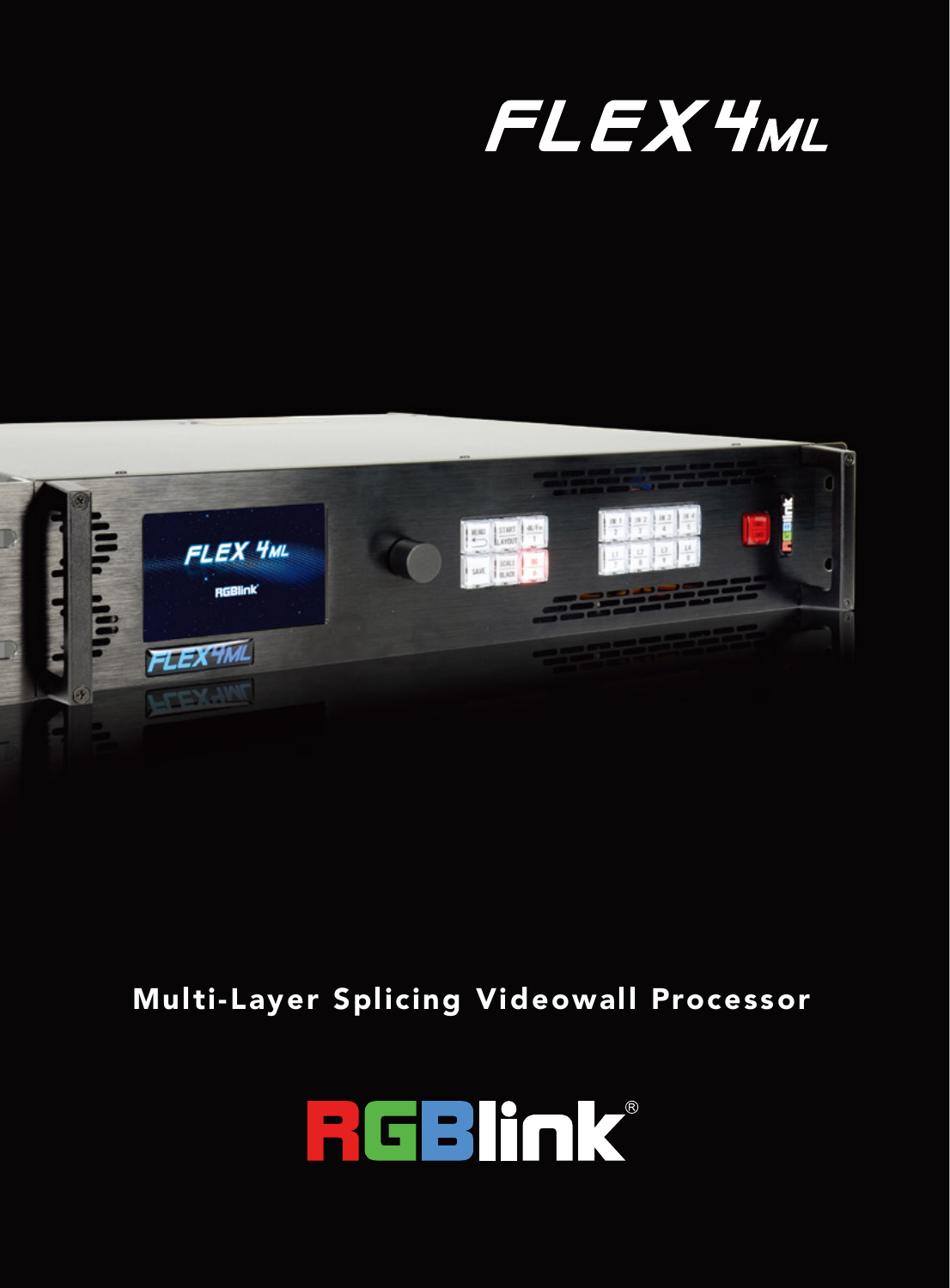

# 4K videowall splicing solution

With up to eight inputs including a 4K@60 module fitted as standard, FLEX4ml offers a wide range of input source options which can be switched on demand to the output displays either as the main program output or as PIP's. Four independent 2K outputs are provided along with optionally duplicated outputs for each. Ideal for commercial display applications, FLEX4ml is much more than video splicing for video walls, with multi-layer technology providing a resource up to eight video layers all with all sources, synchronised for output.



Fitted standard with a 4K input module, FLEX4ml features signal support for HDMI 2.0, DisplayPort 1.2 and Dual Link DVI.

#### Expandable Input Support

FLEX4ml has a modular design allowing the additional of up to another four input signals selectable from the wide range of native signal options for increased flexibility and resilience.

#### 4K 2K Splicing

Seamlessly splice 4K@60 signals to multiple 2K outputs fully synchronised and pixel perfect.

#### Dynamic Multi-Layer Splicing

Arrange layers across outputs, select from built-in presets or customise as needed.



#### Duplicated Outputs

Each of the four DVI outputs maybe optionally supported with a duplicated redundant output which may be used for loop back, backup or area of interest configurations.

#### 4K as Standard The Contract of the Standard Flexible Operations

FLEX4ml provides multiple operation modes including 4K2K, 8K1K and 4K1K Splicing, Presentation modes. Devices may be deployed in a variety of ways allowing a high level of hardware and operational consistency.

#### Switch Seamlessly

Recall and switch between presets on demand or on a schedule with jitter free seamless switching regardless of sources selected.

#### Powerful Configuration & Control

Configure and control FLEX4ml from XPOSE® - the rich UI desktop platform for Windows and macOS. Control FLEX4ml over Ethernet with either XPOSE or RGBlink OpenAPI which provides extensive integration opportunities with virtually any 3rd party control.

#### Genlock Y

Genlock Y (Blackburst) input and loop facilities are provided allowing FLEX4ml to be synchronised with other video devices in conjunction with a Genlock Generator.

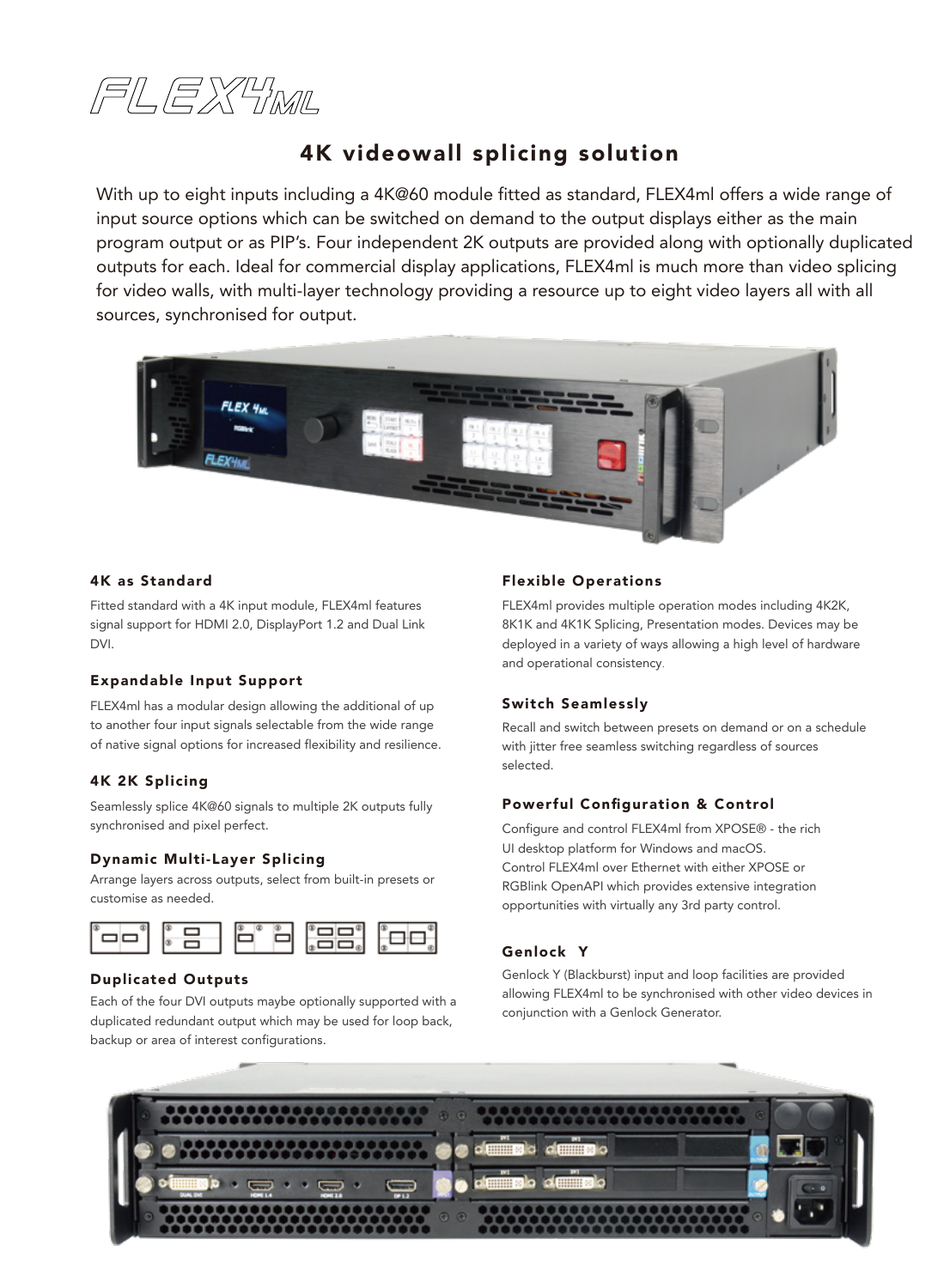#### Videowall Splicing

Use FLEX4ml splicing mode operations to configure continuous videowall displays in a variety of ways with single or multiple video sources.

#### 4K2K Splicing

Input a 4K source via DisplayPort or HDMI with output split and spliced to the four outputs pixel-topixel and with bezel offset support. Overlay windows or PIPs can be applied with up to 8 layers total across the displays including the main source.



#### 8K1K splicing

Input a 4K1K source via DisplayPort, HDMI or DVI with output scaled, split and spliced to the four outputs to create a 8K wide display. Use up to four PIP layers.



### Dual 4K1K Splicing

Input a 4K1K source via DisplayPort, HDMI or DVI with output split and spliced to each pair of two with up a PIP layer available for each output.



#### Presentation Switching

Use multiple video layers on a 2K output and background with fade-in-fade out of windows/PIPs.



#### 2K Presentation

Up to in total of 4 layers may be used on a single 2K DVI output display. With a dedicated background layer from one of the input (One 4K input or 2 separately 2K inputs to be used for this live input), or saved background picture, the operator can add up to 7 layers on the top of the background, in different presets.



#### 4K1K Presentation

Up to in total of 8 layers may be used on two 2K DVI outputs display. With a dedicated background layer from one of the input (One 4K input or 2 separately 2K inputs to be used for this live input), or saved background picture, the operator can add up to 3 layers on the top of each 2K output, in different presets.



#### 12K Presentation

Up to in total of 8 layers may be used on three 2K DVI outputs display. With a dedicated background layer from one of the input (One 4K input or 2 separately 2K inputs to be used for this live input), or saved background picture, the operator can add up max 2 layers on the top of each 2K output, in different presets.



#### 16K Presentation

Up to in total of 8 layers may be used on three 2K DVI outputs display. With a dedicated background layer from one of the input (One 4K input or 2 separately 2K inputs to be used for this live input), or saved background picture, the operator can add 1 layers on the top of each 2K output, in different presets.



*Product shown with optional modules fitted. Refer Specifications and Guides for more information.*